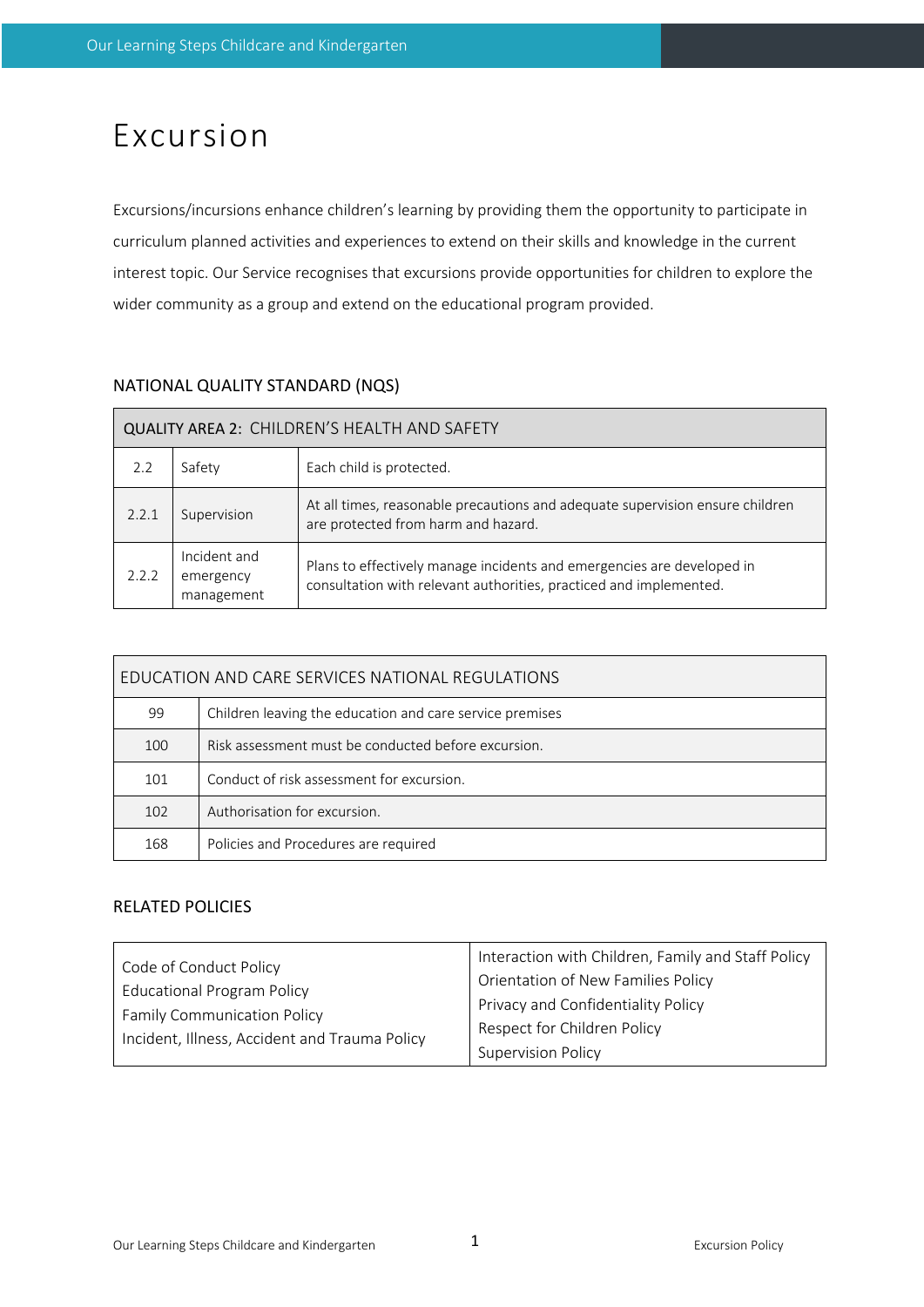#### PURPOSE

To ensure that all excursions and incursions undertaken by the Service are planned and conducted in a safe manner, maintaining children's wellbeing at all times in accordance with National Legislation. We believe excursions/incursions provide the children with the opportunity to expand and enhance their skills and knowledge gaining insight into their local and the wider community.

## SCOPE

This policy applies to children, families, staff, management, and visitors of the Service.

## IMPLEMENTATION

Excursions will be conducted with the children's safety and wellbeing in mind at all times. We will regularly schedule incursions and visitors to our Service; however, if we feel an excursion will benefit the children we will adhere to the National Regulations and Service policies and procedures.

### Excursion Risk Assessment

- Management must conduct a risk assessment which reflects National Regulation 101 before an authorisation is scheduled under regulation 102 to determine the safety and appropriateness of the excursion/incursion.
- The Service will use an *Excursion/Incursion Risk Management Plan*.
- The Service will notify families about the excursion using an authorisation for excursion letter.
- Families have a right to view the risk assessment prior to the excursion/incursion upon request in which the Service must comply with ensuring all information is available.
- A risk assessment must
	- 1. Identify and assess risks that the excursion/incursion may pose to the safety, health, and wellbeing of any child being taken on the excursion.
	- 2. Specify how the identified risks will be managed and minimised.
	- 3. Consider the proposed route and destination for the excursion and any water hazards.
	- 4. Reflect on any risks associated with water-based activities.
	- 5. Consider the transport to and from the proposed destination for the excursion.
	- 6. Consider the ratio of adults to children involved in the excursion.
	- 7. Consider the risks posed by the excursion/incursion, the number of educators or other responsible adults required to provide supervision, and whether any adults with specialised skills are required (e.g. life-saving skills).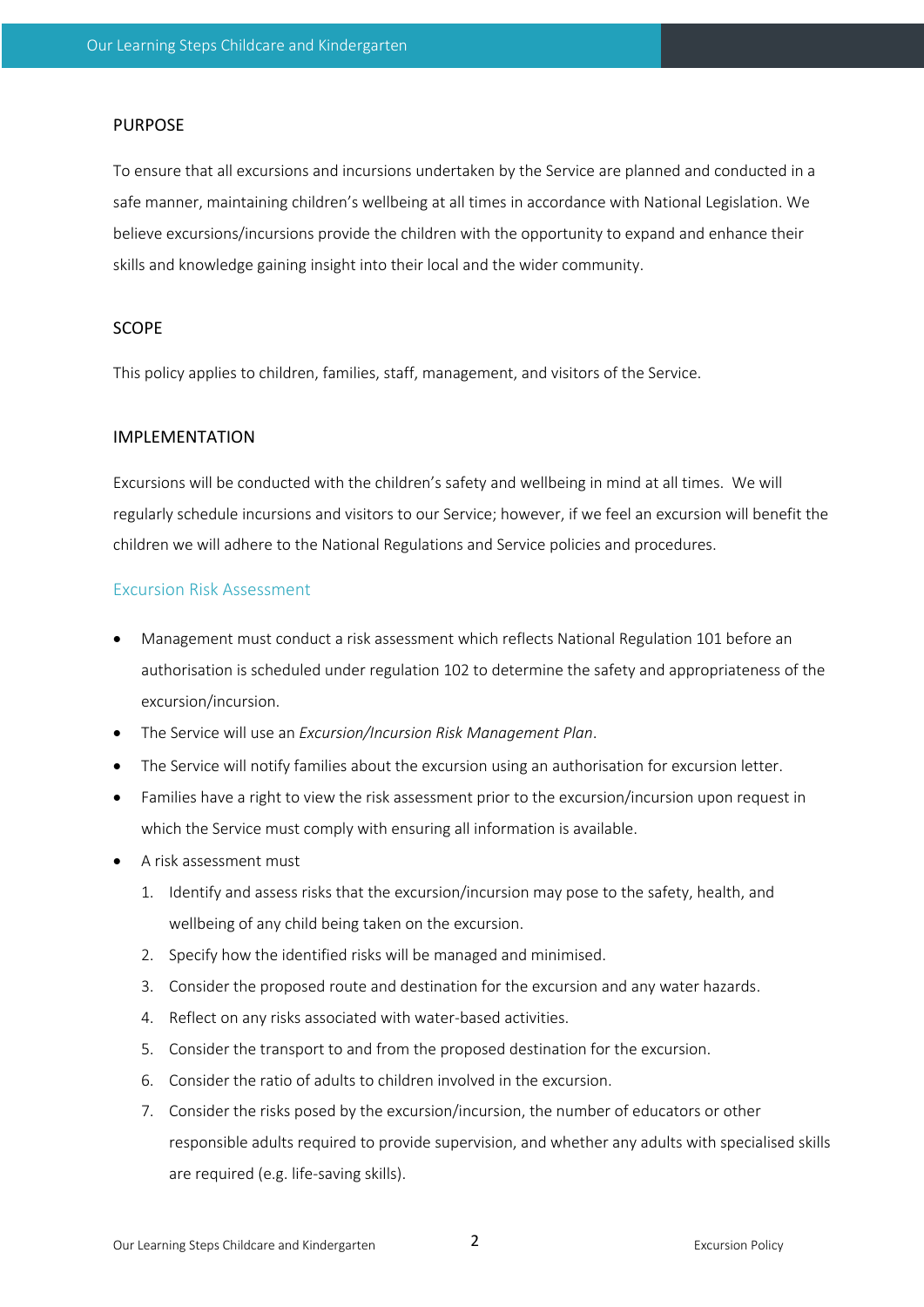- 8. Consider the planned activities.
- 9. Determine the duration of the excursion.
- 10. Consider items that should be taken on the excursion (mobile phone, emergency contacts, first aid kit, medical plans, etc.).

# Parent Authorisation

- The Nominated Supervisor must ensure that a child is not taken outside the Service premises on an excursion unless written authorisation has been provided.
- The authorisation must be given by a parent or other authorised person named in the child's enrolment record.
- The authorisation form must state:
	- 1. The child's name;
	- 2. The reason the child is to be taken outside the premises;
	- 3. The date the child is to be taken on the excursion (unless the authorisation is for a regular outing);
	- 4. A description of the proposed destination for the excursion;
	- 5. The method of transport to be used for the excursion;
	- 6. The proposed activities to be undertaken by the child during the excursion;
	- 7. The period the child will be away from the premises;
	- 8. The anticipated number of children likely to be attending the excursion;
	- 9. The anticipated ratio of educators attending the excursion to the anticipated number of children attending the excursion
	- 10. The anticipated number of staff members and any other adults who will accompany and supervise the children on the excursion;
	- 11. That a risk assessment has been prepared and is available at the Service.
- If the excursion is a regular outing, the authorisation is only required to be obtained once in a 12 month period.
- Parents complete a local excursion form to grant permission for local walking based excursions. in the community
- Notification of local excursions via authorisation forms are provided to parents.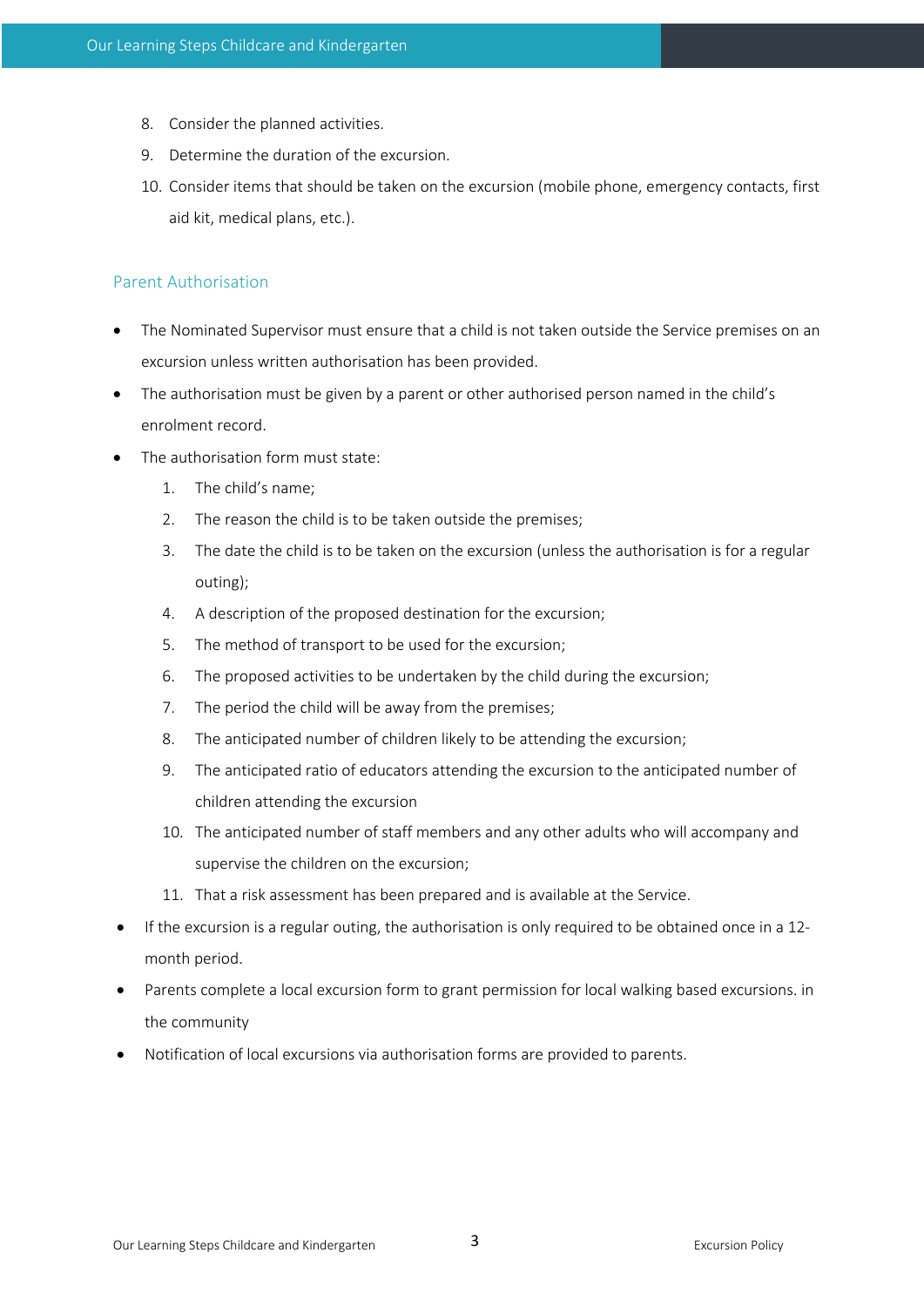# Transportation for Excursion

- It is a requirement of the National Regulation that the means of transport is stated on the risk assessment record and parent authorisation record.
- The means of transport may mean:

## 1. Bus

Management must ensure that the seating capacity as displayed on the compliance registration is not exceeded. All children must sit on seats, preferably with, or close to an adult. Seat belt guidelines must be followed depending on the bus. If the bus has seat belts, they must be worn at all times.

## 2. Train

Management will be required to contact the local station prior to the excursion to inform them of the time you will be travelling, the destination, and the number of children and adults who will be travelling.

Provisions should be made to ensure children have ample time to board the train safely and in an unhurried way. This will allow the station to inform the train guard so that they can hold the train for the period of time for safe boarding and disembarkment. All children should be seated at all times, with an adult close by. All children should be seated in the one carriage if possible.

### 3. Car

Any motor vehicle that is used to transport children on an excursion (other than a motor vehicle seating more than nine persons) must be fitted with child restraints and/or seatbelts that are appropriate for the age and weight of each child, that conform to the Australian Standards, and are professionally installed or checked by an authorised restraint fitter. The vehicle must be registered and free of any defects that could put any passenger at harm. All children must be fastened in the vehicle according to National Child Restraint Laws for Vehicles (below).

# National Child Restraint Laws for Vehicles

- Children up to the age of six months must be secured in an approved rearward facing restraint.
- Children aged from six months old but under four years old must be secured in either a rear or forward-facing approved child restraint with an inbuilt harness.
- Children under four years old cannot travel in the front seat of a vehicle with two or more rows.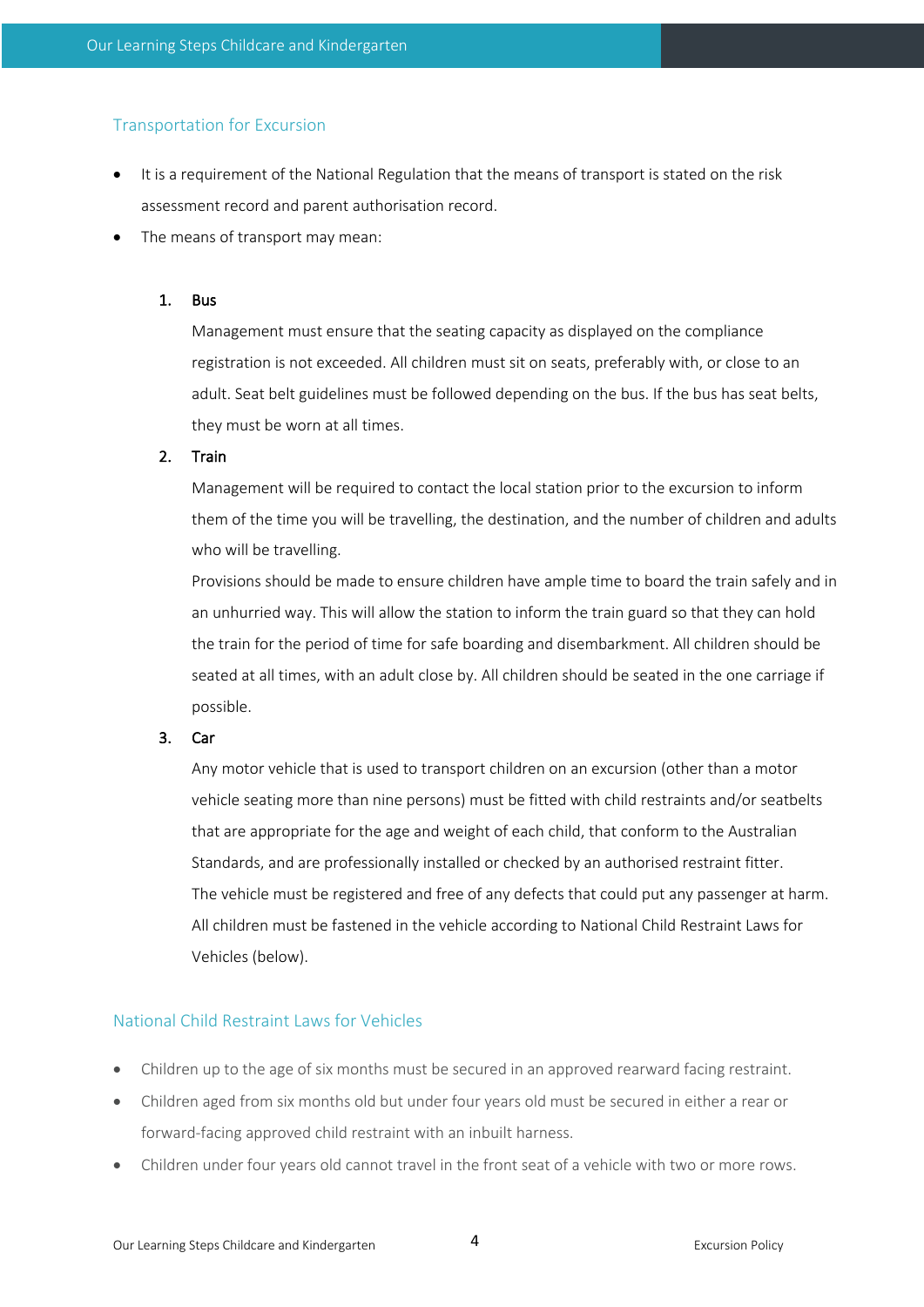- Children aged from four years old but under seven years old must be secured in a forward-facing approved child restraint with an inbuilt harness or an approved booster seat.
- Children aged from four years old but under seven years old cannot travel in the front seat of a vehicle with two or more rows, unless all other back seats are occupied by children younger than seven years in an approved child restraint or booster seat.
- Children aged from seven years old but under 16 years old who are too small to be restrained by a seatbelt properly adjusted and fastened are strongly recommended to use an approved booster seat.
- Children in booster seats must be restrained by a suitable lap and sash type approved seatbelt that is properly adjusted and fastened, or by a suitable approved child safety harness that is properly adjusted and fastened.

If the child is too small for the child restraint specified for their age, they should be kept in their currentsized child restraint until it is safe for them to move to the next level.

If the child is too large for the child restraint specified for their age, they may move to the next level of child restraint.

*Source: NSW Government Centre for Road Safety, 2017.*

#### Insurance

• Management must review their insurance policy prior to the excursion/incursion to ensure liability is protected by the Service.

# Source

Belonging, Being and Becoming: The Early Years Learning Framework for Australia. (2009). Education and Care National Regulations. (2011). Guide to the National Quality Standard. (2017). Kearns, K. (2017). *The Business of Childcare* (4th Ed.). NSW Government Centre for Road Safety. (2017): https://roadsafety.transport.nsw.gov.au/stayingsafe/children/childcarseats/index.html

Revised National Quality Standard. (2018).